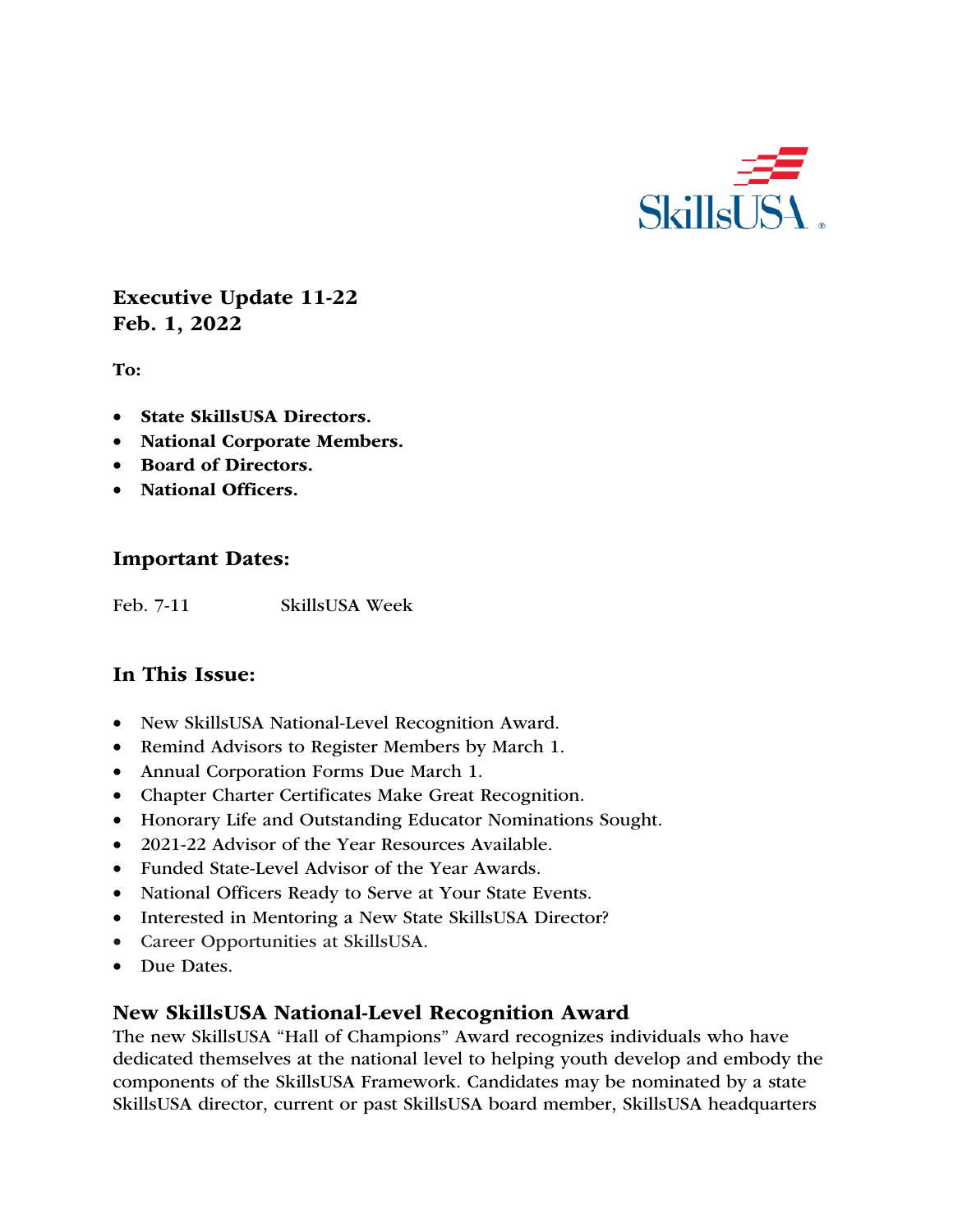staff member, SkillsUSA chapter, stakeholder, alumni, or other leaders in the organization. The nomination form must be accompanied by up to five letters of support demonstrating the nominee's impact on youth development within the SkillsUSA Framework. Complete the application here no later than April 1.

## Remind Advisors to Register Members by March 1

State directors, please pass on to your advisors that the SkillsUSA national membership deadline is March 1. Students must meet both state and national deadlines to be eligible for national competition, serve as voting delegates or run for national office. Professional membership provides valuable benefits, too. Once advisors join and provide their email address, they will receive access to a wide variety of tools and professional development opportunities. All membership benefits are detailed in this online guide.

## Annual Corporation Forms Due March 1

It's time for state SkillsUSA directors to complete the annual corporation form. This information is key to communicating with corporation members throughout the year and preparing for the annual SkillsUSA Inc. Corporation Meeting in June. The deadline for submission to the Office of the Executive Director is March 1. Complete and submit the form here.

#### Chapter Charter Certificates Make Great Recognition

An enhancement to the registration system has been added which will allow state SkillsUSA directors to download, print or email Chapter Charter Certificates directly from the website. Here is a link with the directions on how to use this feature. The directions are also in the Membership Report Guide located in SkillsUSA CONNECT. This is a good way to document new chapters and provide chapter recognition at the state and local levels.

#### Honorary Life and Outstanding Educator Nominations Sought

SkillsUSA is seeking additional nominations for SkillsUSA Honorary Life Member and Outstanding Career and Technical Educator awards. If you would like to nominate an individual for recognition at national conference in June, please complete the online applications here. The deadline is Feb. 15. For questions, contact Laura Rauch.

## 2021-22 Advisor of the Year Resources Available

This year's Advisor of the Year (AOY) information and resources for state SkillsUSA directors are located on SkillsUSA CONNECT. There are two separate guides: one for state associations that will use the SkillsUSA Register site to collect and judge statelevel AOY applications and the other for state associations that will select their AOY recipient using their own process and then submit their winner into the national AOY program. The deadline for state directors to submit their recipients is April 1. For questions, contact Taryn Erminio.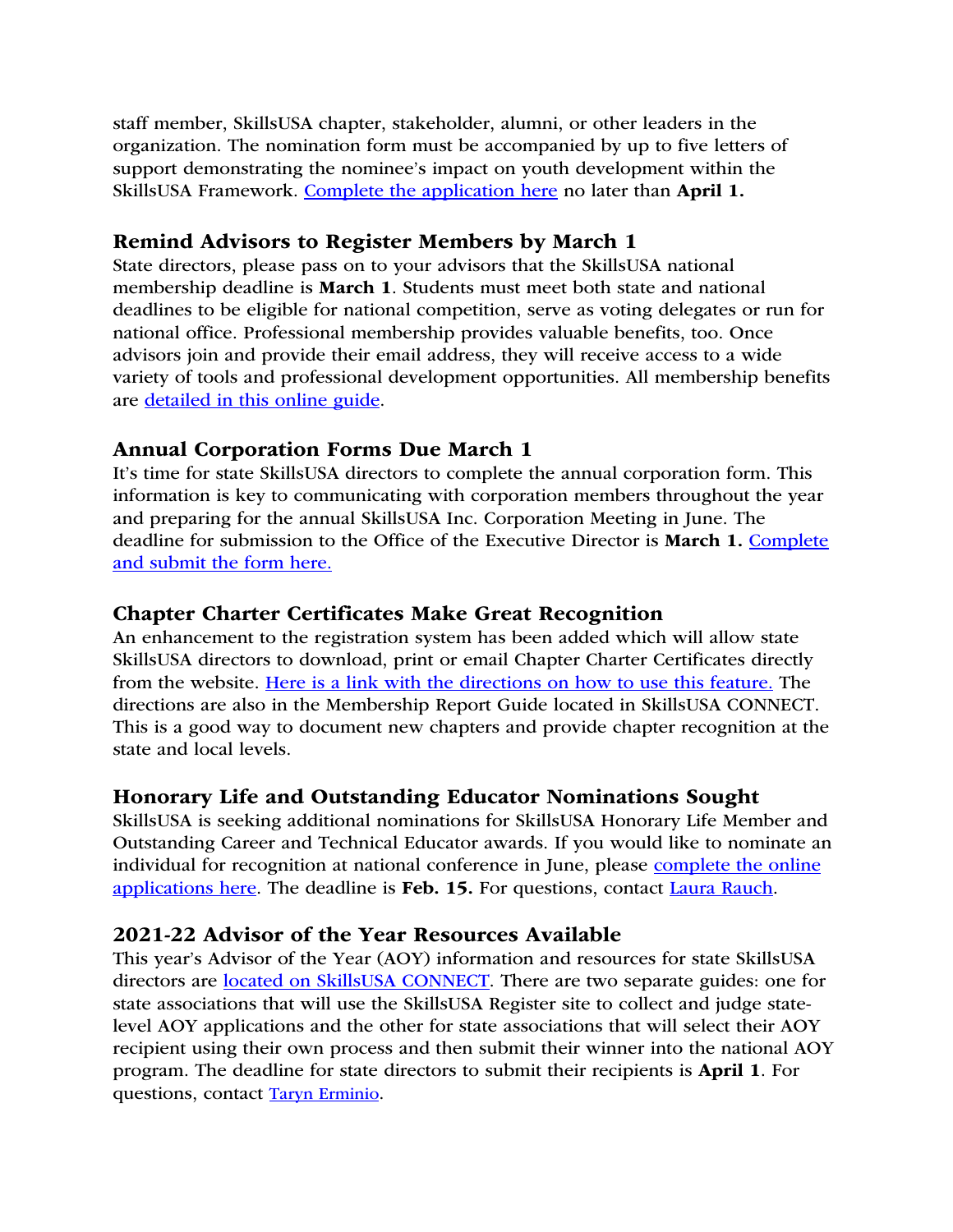## Funded State-Level Advisor of the Year Awards

SkillsUSA will once again supply state-level Advisor of the Year (AOY) awards. Each state may order one award for a secondary AOY and one award for a college/postsecondary AOY to award in your state. To order your AOY award, send an email request to Kim DeVenuto from the SkillsUSA Store. Awards are customproduced and shipped from the manufacturer, so order early and allow three weeks for delivery. Be sure to include the following information in your email: Item: SkillsUSA State Advisor of the Year Award; the correct spelling of the name of the advisor to be honored; your state association; your shipping address (no P.O. boxes); and the date you need your award delivered. For questions, contact Taryn Erminio.

## National Officers Ready to Serve at Your State Events

SkillsUSA's national officers are ready and willing to serve at your state conference by speaking at events, introducing partners or other stakeholders and facilitating workshops. Complete a request form today to get assistance for your state conference while providing an incredible opportunity for a student leader.

## Interested in Mentoring a New State SkillsUSA Director?

State SkillsUSA directors can use their experience as state leaders to help others by mentoring a new state director. To participate, potential mentors are asked to complete a short application. You will then be sent a mentor guide to prepare you to serve and will be notified when there is a new state director identified as a match. Complete a mentor application here. For questions, contact Gayle Silvey.

## Career Opportunities at SkillsUSA

SkillsUSA has several career opportunity openings in the Office of Business Partnerships and Development and the Office of Education. More information is available here.

## Due Dates

#### February

| Feb. 1  | Marsha Daves Memorial Scholarship applications due                                              |
|---------|-------------------------------------------------------------------------------------------------|
| Feb. 1  | Free National Officer Career Essentials credential applications due                             |
| Feb. 15 | SkillsUSA Honorary Life and Outstanding Career and Technical Educator<br>Awards nominations due |
| Feb. 27 | SkillsUSA University request for presentation proposals due                                     |
|         |                                                                                                 |

#### March

| March 1  | SkillsUSA national membership deadline                         |
|----------|----------------------------------------------------------------|
| March 1  | #MasteroftheTrade Scholarship applications due.                |
| March 1  | National Youth Safety Video Contest entries due                |
| March 1  | Annual Corporation Forms due                                   |
| March 15 | National Conference Pin and T-Shirt Design Contest entries due |